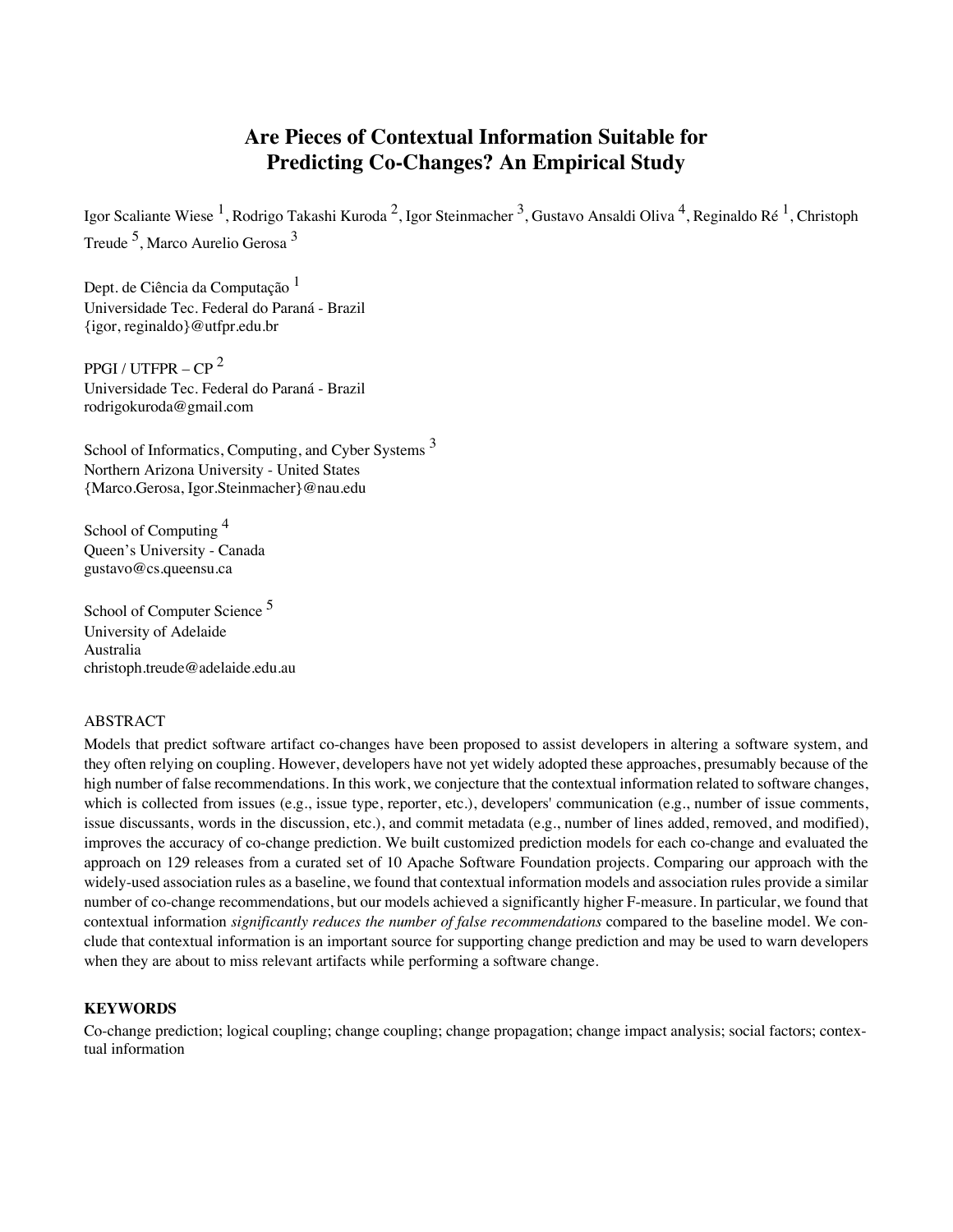## **1 INTRODUCTION**

Changes are part of software development. Developers modify artifacts to fix defects, add new features, or improve existing source code. In order to make the necessary changes to fulfill a task (e.g., a change request), developers often execute manual and time-consuming tasks. Co-change prediction approaches have been proposed to support developers while they perform software changes (Bohner and Arnold 1996; Zimmermann et al. 2005; Hassan and Holt 2004). These approaches are based on the premise that if there is coupling between two files in a release, these files are prone to co-change in the consecutive release.

Predicting co-changes can be useful to avoid incomplete changes by notifying developers about artifacts that are likely to change together (Hassan and Holt 2004), and to help newcomers complete their first contribution, especially when newcomers have little knowledge about the source code and the software architecture (Steinmacher et al. 2016).

Approaches that have been proposed to predict co-changes often rely on source code analysis, such as dynamic analysis (Orso et al. 2004), static analysis (Briand et al. 1999), frequent past changes and change coupling analysis (Gall et al. 1998; Ying et al. 2004; Zimmermann et al. 2005), and conceptual analysis (Gethers and Poshyvanyk 2010; Revelle et al. 2011). Other approaches combine these techniques into hybrid methods (Hassan and Holt 2004; Gethers et al. 2012; Kagdi et al. 2013; Dit et al. 2014). However, despite the advances in this area, the number of false recommendations is still high, presumably because the couplings do not adequately capture the situations in which the artifacts change together (Canfora et al. 2014; Oliva and Gerosa 2015a). Contextual information may help to characterize the change context, improving the performance of the prediction models.

Developers change software artifacts for various reasons and the context involved in the changes may indicate the conditions in which two artifacts are prone to co-change. To investigate this hypothesis, we built prediction models at the file level for each pair of artifacts, using contextual information from one release to predict if in issues of the consecutive release the two artifacts would change together. Our investigation sheds light on the possibility of using information about the context in which the software change occurred to reduce the number of false recommendations and to improve the effectiveness of co-change prediction. Contextual information is not considered by current approaches, yet it can be beneficial since software artifacts are changed for different reasons (Oliva et al. 2013; Canfora et al. 2014; Oliva and Gerosa 2015b).

In previous work (Wiese et al. 2015, 2016), we conducted an exploratory study with two projects by using random forest classifiers trained with contextual information from past changes to improve the co-change prediction. We relied on the concept of change coupling to select the pairs of files most likely to co-change and to compare our prediction model to an association rule model (Oliva and Gerosa 2015b). In this paper, we build upon our previous work to investigate the extent to which contextual information correctly predicts co-changes in a larger sample of projects and without limiting the analysis to the top 25 co-changes. We analyze whether our approach leads to predictions that are more accurate compared to a baseline model based on association rules (using different support and confidence thresholds). In addition, we contacted developers from the studied projects and asked them to inspect the results and discuss their perspective about adopting the proposed approach in practice.

We analyzed 10 open source projects and 129 releases. Overall, we found that contextual information extracted from issues, developers' communication, and commit metadata enables a highly accurate prediction of co-changes, correctly predicting 19,746 out of 26,189 co-changes (75%). Association rules covered 33% of all possible co-changes, while contextual information models covered 25%. However, association rules issued more wrong recommendations than contextual information models (111k vs 16k). We also found that contextual information models based on numeric metrics can predict many more co-change instances and can be used to evaluate more instances (137k vs 19k), but that categorical information can improve the accuracy of the prediction models by an average of 12% of recall and 23% of precision. These results suggest that our model can be leveraged for the development of novel co-change prediction tools to support software evolution and maintenance.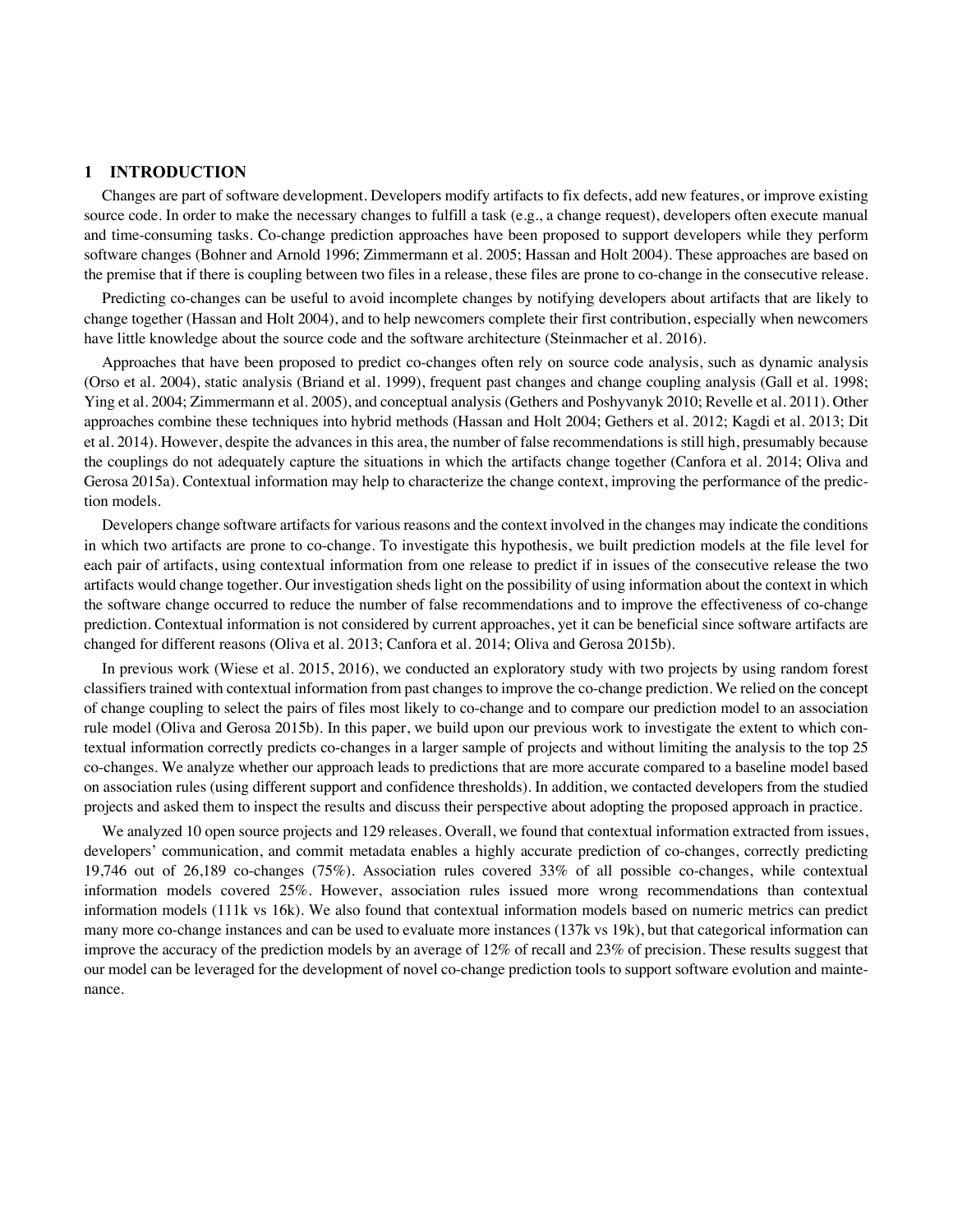# **2 STUDY DESIGN**

In this section, we present our research questions and their rationale (Section 2.1), followed by an overview of our approach, including the data collection steps, the way we selected and tagged each co-change to build the prediction models, and the evaluation method (Section 2.2). Finally, we list and describe the studied systems (Section 2.3).

# **2.1 Research Questions**

Previous work has shown that prediction models can be built to predict co-change occurrences (Zimmermann et al. 2005). We conjecture that it is possible to improve these models by using contextual information collected from issues, developers' communication, and commit metadata. We aim to investigate how many co-change instances can be correctly predicted by contextual information models compared to a baseline model built with association rules, which is widely used in the literature (Ball et al. 1997; Ying et al. 2004; Zimmermann et al. 2005; Gethers et al. 2012; Kagdi et al. 2013). Hence, we formulate our first research question as follows:

# **(RQ1) How does co-change prediction based on contextual information models compare to association rules in terms of accuracy and coverage?**

To determine the accuracy of the prediction models, we check whether they only suggest co-changes that indeed occurred in a specific commit (precision) and whether all co-changes that occurred in a commit are suggested (recall). More specifically, we compare the F-measure (harmonic mean between precision and recall) achieved by the two models under different experimental settings. We also compare the models in terms of their *coverage*, which we calculate as the ratio of co-changes that we can correctly predict using each approach compared to the number of co-changes that occurred in each release.

Knowing how well a given model performs is not the only criterion governing its adoption. From a practical perspective, it is important to reason about the cost of collecting the data required to build the model. This aspect is particularly important in the domain of this study, since pieces of contextual information might come from various sources (e.g., version control and issue tracking systems) or might involve intensive computation to be obtained (e.g., building a communication network from development discussion threads). Therefore, discovering which key features(metrics) enable building models with significantly less effort is important in practice. Determining key features may also serve as input to drive new theories about the reasons behind change coupling. This reflection leads to our second research question:

**(RQ2) What are the most influential kinds of contextual information when predicting co-changes?**

# **2.2 Approach overview**

Figure 1 shows an overview of our approach. The approach is split into two main parts: (i) compute association rules from a release to predict co-changes in the consecutive release, and (ii) extract contextual information metrics and build a classifier for each antecedent file found by association rules to predict co-changes in the consecutive release. Our dataset and scripts are available on Zenodo1.

 <sup>1</sup> Dataset and scripts are available at https://zenodo.org/record/2635857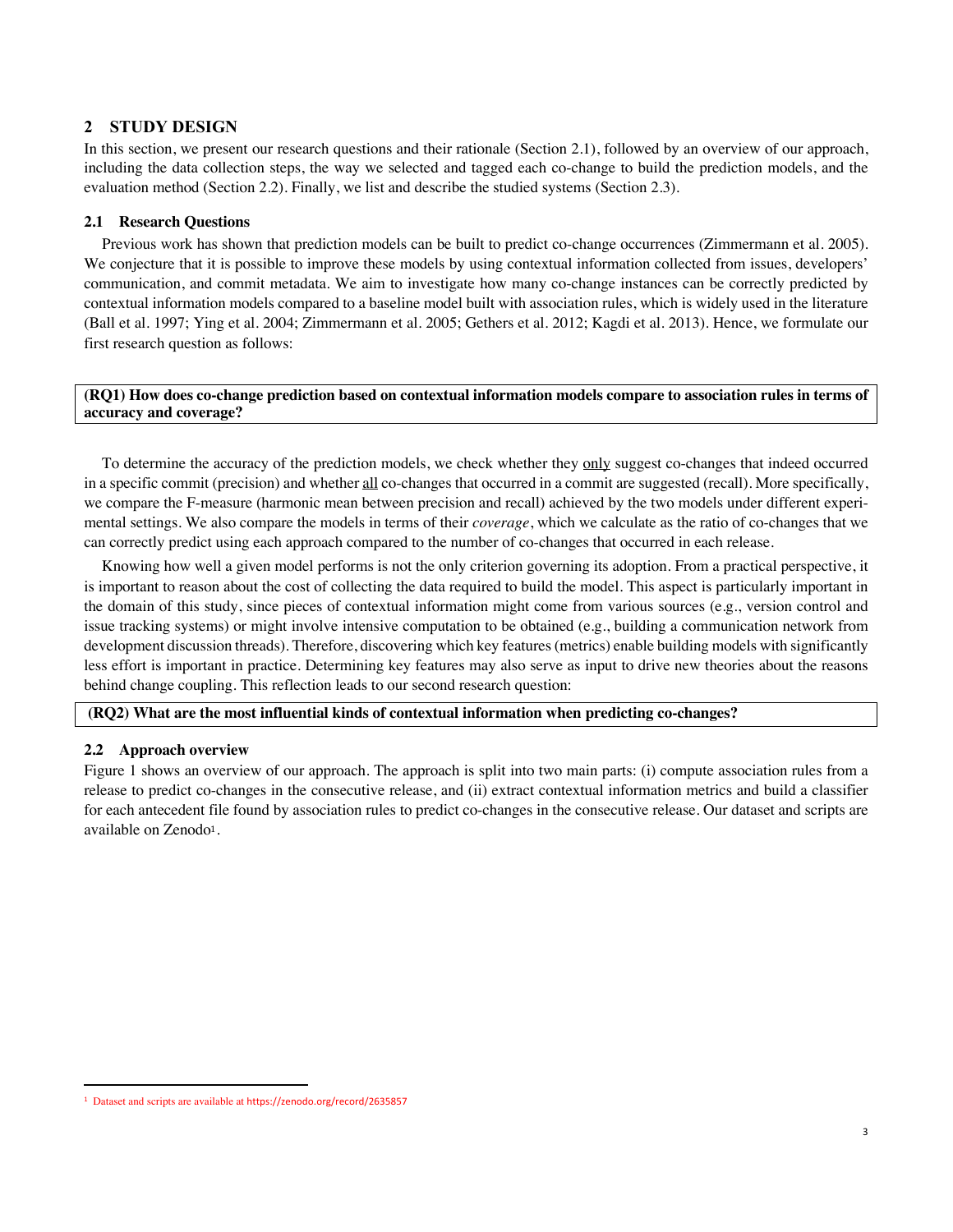

**Figure 1.** Approach Overview

As an illustrative example, let us assume that we want to predict co-changes between two files, namely JMSConduit.java (File A) and JMSOldConfigHolder.java (File B) from the Apache CXF project. Calculating the frequency of changes during release 2.0, we find that File A changed 33 times, including 15 times when it changed together (co-changed) with File B. Based on this historical information, it seems reasonable to infer that both files are prone to change together in the consecutive release (2.1). Indeed, the frequency of past changes would correctly predict co-changes in 19 commits. However, in other 26 commits, File A changed, but without a corresponding change in File B. In this case, the frequency-of-past-changes approach would yield 26 false recommendations.

In our approach, we collect contextual information for each commit that includes File A in the release 2.0 and build a prediction model for the pair File A and B, because they frequently changed together in the past. This model indicates, for release 2.1, 17 co-changes between both files, and 19 cases in which File A changed without File B. Considering this example, our approach wrongly predicts 7 co-changes between both files (false positives) and 2 cases in which File A changed without File B (false negatives), but it correctly predicts 36 commits. Comparing our approach to the association rules approach in this example, contextual information reduced the number of false recommendations by 65%. For this example, the most influential contextual information used by our model was the number of lines changed, the number of words used to describe an issue, and who reported the issue.

In the following, we describe each step in more detail.

## **Step 1) Collecting Issues and Commits**

We used two data sources: Version Control Systems (VCS) and Issue Tracking Systems (ITS). Issues (e.g., change requests and bug reports) are often logged in an Issue Tracking System (ITS), such as Bugzilla or JIRA, and have a unique identifier (ID). This ID helps identify the commits in the version control system associated with an issue. We extracted data from the issues and commits of the studied software projects. We used Bicho<sup>2</sup> to parse and collect all issues from JIRA ITS. To collect data from VCS archives, we used the CVSAnalY<sup>3</sup> tool.

Since an issue might be resolved after several commits, to avoid missing cases of co-changes related to an issue we grouped commits that addressed the same issue. To link issues and commits, we searched the commit messages for the expression "project name" + "issue number" (e.g. Hadoop-1000), since this pattern is often used by Apache projects. We also checked if the commits were made while the issue was holding the status open and if the status changed to "fixed" afterward.

#### **Step 2) Applying the association rules algorithm**

An association rule is an implication of the form  $I \Rightarrow J$ , where I and J are two disjoint sets of items (a.k.a., item sets). A relevant rule I  $\Rightarrow$  J means that when I occurs, J is likely to co-occur. In this study, a rule I  $\Rightarrow$  J means that J is change-coupled to I. We also consider that I and J are file sets composed by one single file, where I = {fi} and J = {fi} and  $f = f$ }. The relevance of association rules can be measured according to several metrics. In this study, we employ the metrics of support and confidence, which have been extensively used in previous Software Engineering research studies (Zimmermann et al. 2005; Moonen et al. 2016; Rolfsnes et al. 2016).

 <sup>2</sup> https://github.com/MetricsGrimoire/Bicho

<sup>3</sup> https://github.com/MetricsGrimoire/CVSAnalY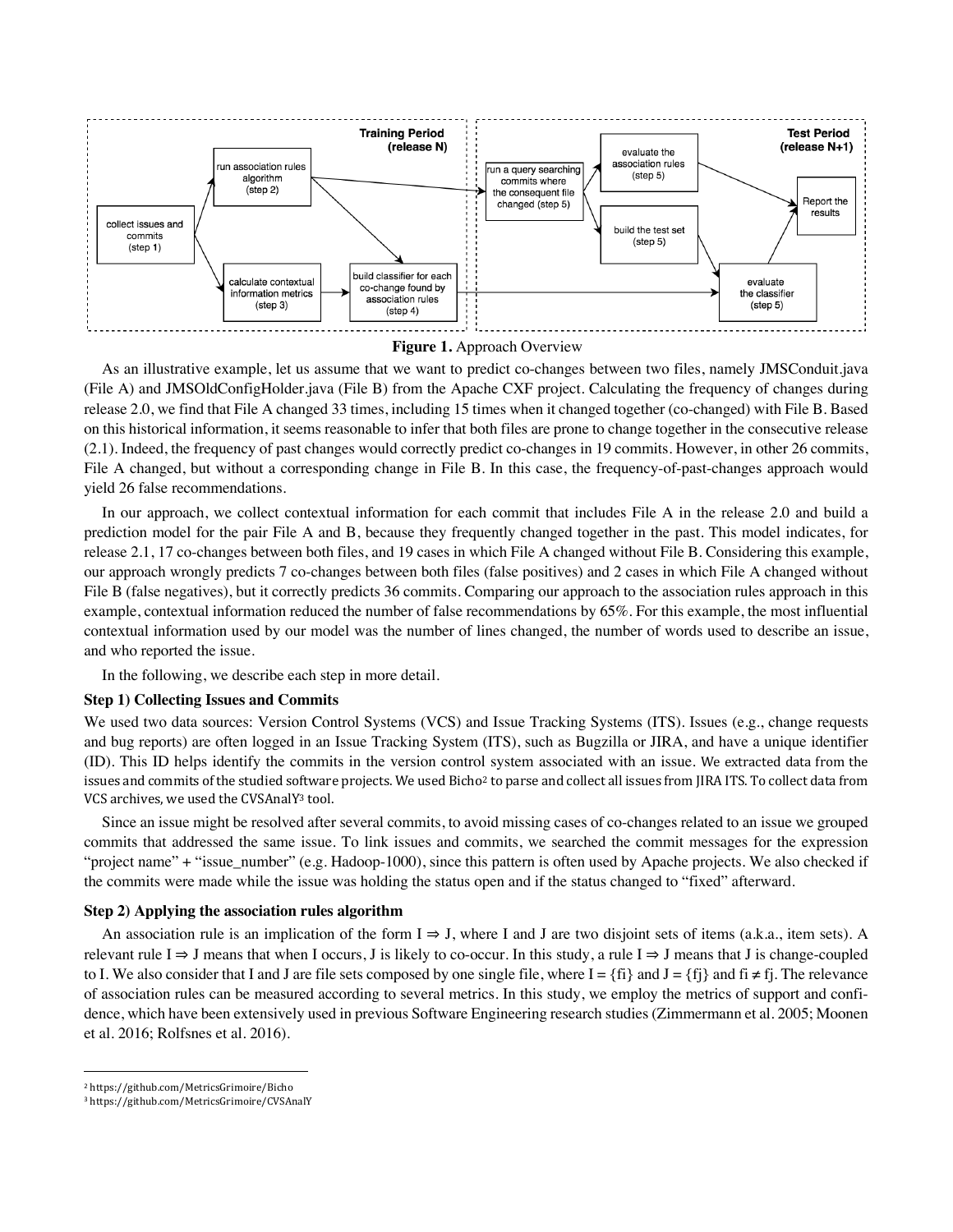For each release, we calculated all possible rules involving pairs of files. Since we wanted to compare our results to the association rules approach, we filtered the co-changes by values of support and confidence. We collected co-changes with support 2, 3, 4, 5, 6, 7, 8, and higher than 8. For each support value, we applied confidence thresholds ranging from 50-70%, 71-90%, and 91-100%. We used these thresholds based on previous work and after analyzing the distribution of support and confidence values identified in each project. We also filtered out co-changes with support of less than two, because a unitary weight does not reflect how often two classes usually change together (Beyer and Noack 2005).

#### **Step 3) Calculating Contextual Information Metrics**

To build the prediction models, we used metrics calculated from contextual information of issue reports, developers' communication, and commit metadata, as described in the following.

**Issue Context:** We hypothesize that some co-changes are more likely to happen when fixing a bug, while others appear when implementing new features. The assignee works on issues related to specific parts of the software, and an issue reported by the same reporter might involve the same files, since the reporter might be interested in some specific requirements. The metrics defined for this dimension are: was the issue reopened? (categorical), issue type (categorical), issue assignee (categorical), and issue reporter (categorical).

**Communication Context:** Discussion characteristics can indicate how proneness files co-change. For example, some cochanges can happen in issues with more messages or more words (wordiness), either because the issue is difficult to understand, or because the files necessary to fix this issue are complex. The metrics defined for the communication context are: number of issue comments, number of issue discussants, number of words in the discussion, and number of distinct developers.

**Developer's Role in Communication:** Developers involved in a discussion have different values of Betweenness and Closeness. Previous work has shown the importance of these metrics in other software engineering problems (Bird et al., 2009). We calculated the closeness and betweenness centrality for this dimension based on Wassermann and Faust (1994).

**Structural Hole of Communication:** Structural hole metrics denote gaps between nodes in a social network and represent that people on either side of the hole have access to different flows of information, indicating that there is a diversity of information flow in the network. In previous work, we successfully used structural holes to identify recurrent change couplings (Wiese et al. 2014b). In this sense, these metrics represent a way to analyze the communication network revolving around software cochanges. The metrics are: constraint, hierarchy, effective size, and efficiency. We calculated these metrics based on Wassermann and Faust (1994).

**Communication Network Properties:** Network properties indicate aspects of how the social network is organized. Networks with more arcs indicate more message exchange intensity. Networks with more nodes indicate greater involvement of developers. The social network property is useful for predicting defects (Bird et al., 2009; Conway, 1968). The metrics are: size, ties, diameter, and density. We calculated these metrics based on Wassermann and Faust (1994).

**Commit Context:** Code churn or a specific operation (add or delete) on lines of codes can indicate specific aspects for different co-changes. The metrics are: committer (categorical), # of lines of code added, # of lines of code deleted, code churn, and is the committer the file owner? (categorical).

## **Step 4) Building Classifiers**

JMSConduit.java –

JMSColdulu.java – 50 1832<br>JMSOldConfigHolder.java 50 1832

**Training/Test Set separation.** For the validation of our prediction models, we went through all releases of each project, building the training set in one release and using the changes occurred in the consecutive release as a test set. Table 1 presents an example of the training set to predict co-changes between JMSConduit.java and JMSOldConfigHolder.java.

| co-change with JMSOldConfigHolder java is likely to occur |                       |  |                                                                                                                                                               |  |  |  |  |  |  |  |
|-----------------------------------------------------------|-----------------------|--|---------------------------------------------------------------------------------------------------------------------------------------------------------------|--|--|--|--|--|--|--|
| Pair of files                                             | Commit<br><i>ssue</i> |  | Set of metrics from contextual information (issues, developers'<br>communication, and commit)                                                                 |  |  |  |  |  |  |  |
| $JMSConduit.java -$<br>JMSOldConfigHolder.java            |                       |  | Issue Type = Bug, Issue Reopened = $0$ , Assignee = ffang,<br>1760 Reporter = ffang, # of commenters = $3, \#$ of dev commenters = $2$ , wordiness<br>$= 438$ |  |  |  |  |  |  |  |
|                                                           |                       |  | Issue Type = Improvement, Issue Reopened = 0, Assignee = chris@die-                                                                                           |  |  |  |  |  |  |  |

Reporter = chris@die-schneider.net, # of commenters =  $3,$  # of dev

**Table 1. An example of a training set built with metrics collected from JMSConduit.Java changes to predict when the co-change with JMSOldConfigHolder.java is likely to occur**

1

schneider.net,

commenters  $= 2$ , wordiness  $= 764$ .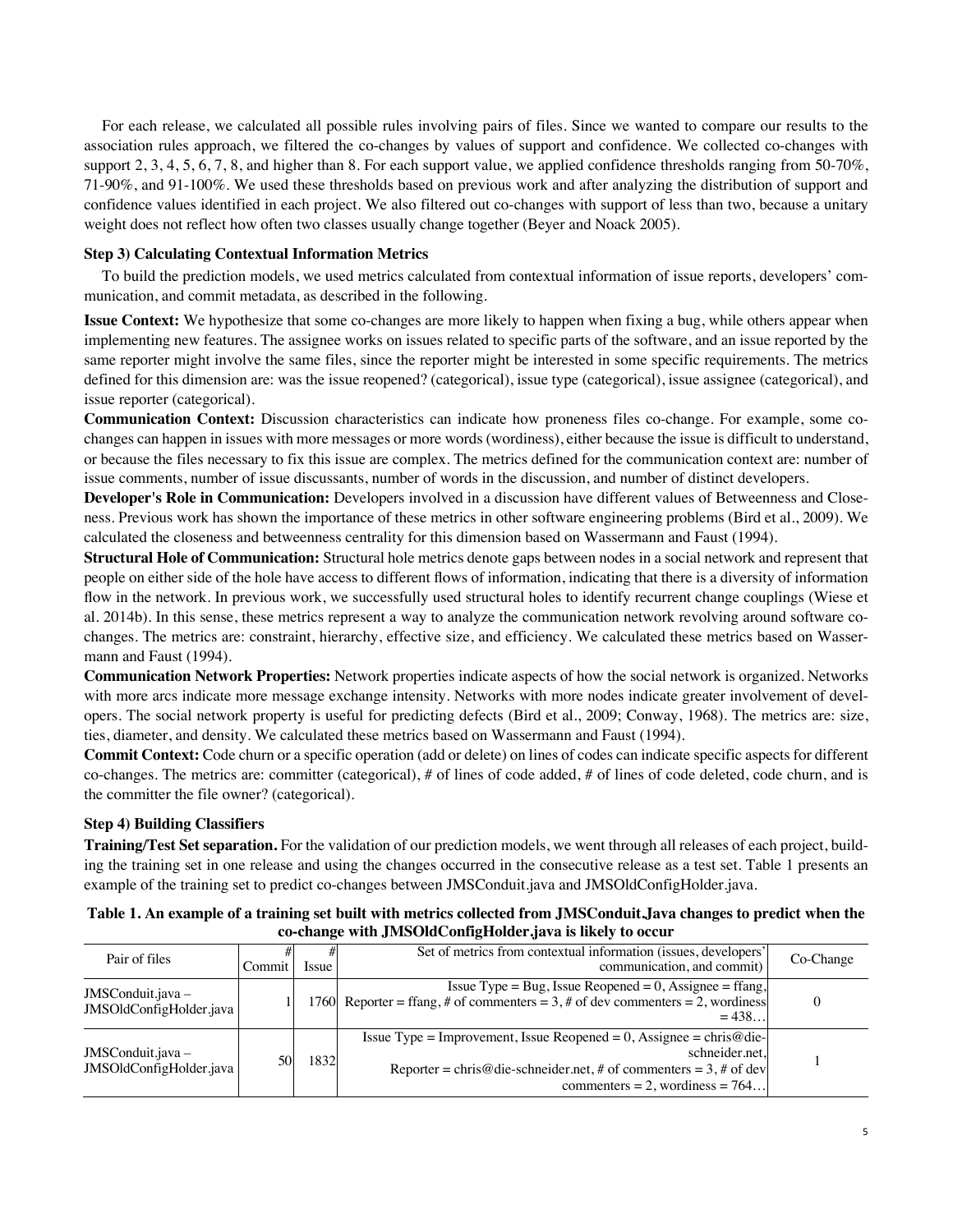| $JMSConduit.java -$<br>JMSOldConfigHolder.java | 72       | 2207 | Issue Type = Bug, Issue Reopened = 0, Assignee = $nj$ ang,<br>Reporter = liucong, # of commenters = 2, # of dev commenters = 1,<br>wordiness $= 311$             |          |
|------------------------------------------------|----------|------|------------------------------------------------------------------------------------------------------------------------------------------------------------------|----------|
| $JMSConduit.java -$<br>JMSOldConfigHolder.java | 220      |      | Issue Type = Improvement, Issue Reopened = $0$ , Assignee = dkulp,<br>2316 Reporter = marat, # of commenters = $1, #$ of dev commenters = 0, wordiness<br>$= 43$ |          |
| JMSConduit.java –<br>JMSOldConfigHolder.java   | $\cdots$ | .    | $\cdot$                                                                                                                                                          | $\cdots$ |

The column "Pair of files" indicates the co-change analyzed. In this example, File A (JMSConduit.java) is the antecedent and File B (JMSOldConfigHolder.java) is the descendent identified by the relevant association rule. All metrics are computed for File A. In this sense, the set of metrics was extracted from each commit and issue (indicated in the corresponding columns) in which file A (JMSConduit.java) was changed.

**Tagging co-changes.** To tag each co-change, we looked at the descendent. Each commit containing File A (antecedent) was checked, and when the commit propagated changes to File B (descendent), we assigned the commit to class "1." Otherwise, we assigned it to class "0" to indicate that only File A was changed in the commit. Therefore, the value 1 indicates that the antecedent (File A) and the descendent (File B) were committed together. The first 4 lines indicate that file A had 4 commits in 4 distinct issues, but only commits 50 and 220 (2 and 4 line in Table 1) propagated changes to File B (Class column = 1). **Classifier Construction.** For each release of each project analyzed, we generated a .csv file to use as a training or test set. The release version N is used as a training set and the release version  $N+1$  is used as a test set. We ran the random forest technique to construct classifiers to predict the co-changes.

Random forest is frequently used in classification problems since the models can be used with large and small datasets, and it also can handle problems of missing data (Breiman 2001). Random forest has been used in several previous software engineering studies and tends to have good predictive power (Lessmann et al. 2008; McIntosh et al. 2014; Dias et al. 2015; Macho et al. 2016). The random forest technique builds a large number of decision trees at training time using a random subset of all the attributes. Using an aggregation of votes from all trees, the random forest technique decides whether the final score is higher than 0.5 to determine if a co-change will be predicted as true. We implemented our classifiers using the R package Caret (Kuhn 2008).

#### **Step 5) Evaluating the co-change prediction performance**

To evaluate our classifier, we used training and test sets generated for each release of each project under study. For each release, we found the relevant association rules, considering a broad range of support and confidence values.

Taking Table 1 as an example, we have an association rule JMSConduit ⇒ JMSOldConfigHolder, meaning that "when JMSConduit is changed, JMSOldConfigHolder is likely to change." This implies a change coupling from the right-hand side (RHS) to the left-hand side (LHS), i.e., changes in LHS often imply changes to the RHS. Thus, in the consecutive release (test set), we evaluate the commits in which LHS changes, because we want to know what its impact on RHS is (co-change vs no co-change).

The performance of the classifier was measured in terms of recall, precision, F-measure and Mathews Correlation Coefficient (MCC). Below, we describe each one of them:

**Recall:** We calculated recall to identify the proportion of instances that the model nominated for changing together and those actually changed. To obtain the recall value, we used the following formula: TP/TP+FN.

**Precision:** We measured precision to identify the rate of predicted co-changes that have actually changed together. To obtain the precision value, we used the following formula: TP/TP+FP.

**F-measure** is the harmonic mean of precision and recall. We used the following formula:  $2*(\text{precision} * \text{recall})/(\text{precision} + \text{null})$ recall).

**Mathews Correlation Coefficient (MCC)** is a correlation coefficient between the observed and predicted classification. This measure takes into account TP, FP, TN, and FN values and is generally regarded as a balanced measure, which can be used even if the classes are unbalanced. Because we found many imbalances in our data, we do not report the Area under the Curve, which can be a biased measure (Powers, 2011). For binary classification tasks, MCC has attracted the attention of the machine learning community as a method to summarize the confusion matrix into a single value (Powers, 2011). An MCC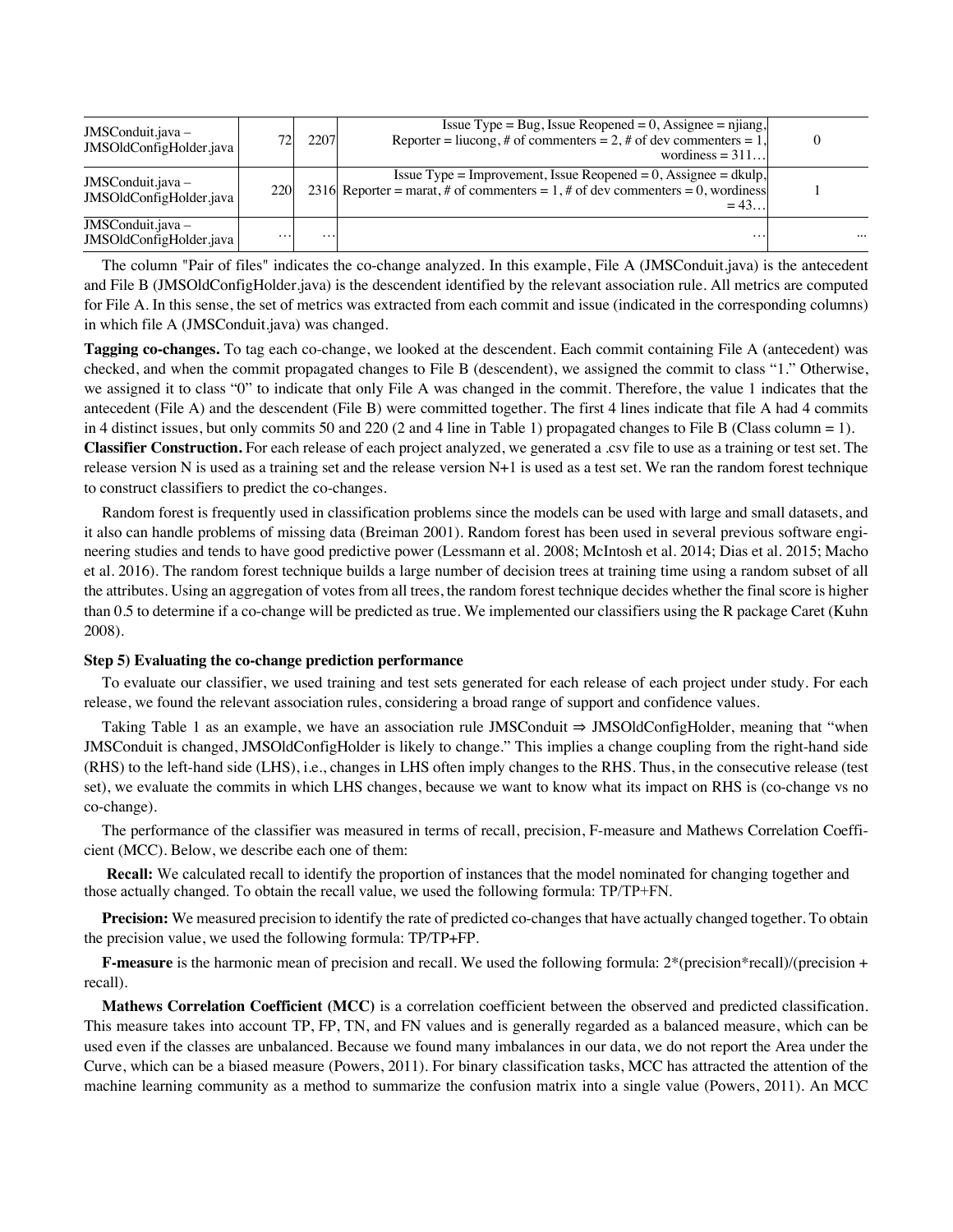coefficient of +1 represents a perfect prediction and 0 means a random prediction between prediction and observations. We calculated MCC using the following expression (Powers, 2011):

$$
\text{MCC} = \frac{(TP * TN) - (FP * FN)}{\sqrt{(TP + FP) * (TP + FN) * (TN + FP) * (TN + FN)}}
$$

Finally, to study the most influential contextual information, we computed Breiman's variable importance score (Breiman 2001) for each numeric contextual information: the larger the score, the greater the importance of the contextual information. We used the variable importance function (varImp) of the Caret R package to obtain normalized Z-scores (scale = TRUE); thus, the values returned by each prediction range from 0 to 100.

## **2.3 Studied software projects**

We studied 10 Apache Software Foundation projects. We selected projects from different domains and with different numbers of lines of code (LOC), numbers of active developers (#Devs), and activity levels according to OpenHub4 data. All projects have more than 300k of LOC, at least 36 developers contributing actively, and generally very high activity levels. All projects were implemented in Java and had XML files.

Table 2 summarizes the data collected from each project. Cloudstack and Solr are newer projects, thus, both projects have fewer data. In total, we used data from around 24k issues and 54k commits linked to issues, and we analyzed 7k distinct association rules over 129 releases. The collected commits represent 26% of the total number of commits found in the version control system of the subject systems.

| <b>Projects</b>   | <b>Releases</b> | <b>Issues</b> | <b>Commits Linked to issues</b> | <b>Association rules</b> |
|-------------------|-----------------|---------------|---------------------------------|--------------------------|
| <b>Camel</b>      | 22              | 3494          | 7765 (30.54%)                   | 479                      |
| Cassandra         | 14              | 1597          | 2405 (14.18%)                   | 519                      |
| <b>Cloudstack</b> | 4               | 556           | 1382 (3.36%)                    | 47                       |
| <b>CXF</b>        | 9               | 3139          | 8308 (40.95%)                   | 1464                     |
| <b>Derby</b>      | 11              | 2605          | 7469 (69.80%)                   | 1547                     |
| Hadoop            | 22              | 2453          | 4306 (12.33%)                   | 363                      |
| <b>H</b> base     | 14              | 5494          | 13372 (64.59%)                  | 1954                     |
| <b>Hive</b>       | 12              | 2014          | 2393 (32.81%)                   | 310                      |
| Lucene            | 17              | 2032          | 6433 (24.07%)                   | 294                      |
| Solr              | 4               | 418           | 555 (15.99%)                    | 54                       |
| <b>Total</b>      | 129             | 23802         | 54388                           | 7031                     |

**Table 2. Studied Projects**

#### **3 RESULTS**

# **3.1 (RQ1) How do co-change predictions based on contextual information models compare to association rules in terms of accuracy and coverage?**

We built a classifier for each co-change following the approach described in Section II. It is important to mention that we built two different types of classifiers using contextual information: (i) ACI models, which used all contextual information metrics calculated in each release; and (ii) NCI models, which only considered numeric contextual information metrics. The reason to test both models is related to applicability; ACI models can be less useful, since a value for categorical information can be present in the test set, but not in the training set.

To answer RQ1, we calculated how many co-changes we could correctly predict compared to the number of correct predictions made with association rules with support  $\geq 2$  and confidence value  $\geq 50\%$ . We used these thresholds based on the literature that used association rules to infer change couplings (Zimmermann et al. 2005; Bavota et al. 2013). It is important to mention that the association rule model is widely used in the literature and can be considered a baseline model (Ball et al. 1997; Ying et al. 2004; Zimmermann et al. 2005; Gethers et al. 2012; Kagdi et al. 2013; Dit et al. 2014).

<sup>&</sup>lt;sup>4</sup> OpenHub can be accessed at https://www.openhub.net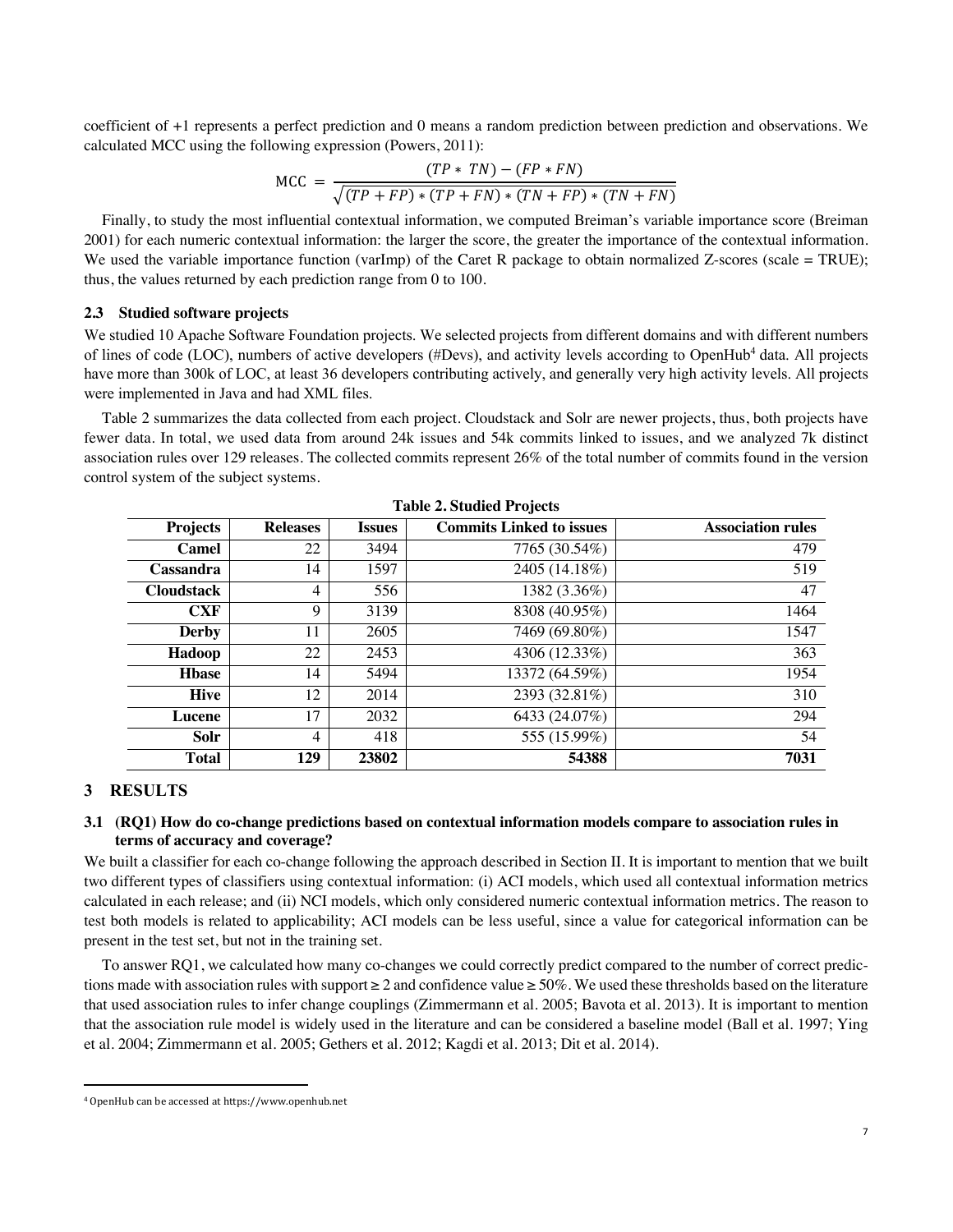In Table , we report the confusion matrix for each technique. TP is the number of right recommendations for a single cochange, similar to the practical scenario described in Section II.B. TN values are related to recommendations in which the cochange did not occur but only one file changed in a specific commit.

| Models | TP     | FP           | FN  | TN      |
|--------|--------|--------------|-----|---------|
| ACI    | 5,264  | 765          | 652 | 13,288  |
| NCI    | 19,746 | 10,007 6,443 |     | 101,167 |
| AR     | 26,189 | 111.174      |     |         |

**Table 3**. Confusion matrix values for contextual information and association rules models

We found that models built using numeric contextual information correctly predicted 19k co-changes covering 24.62% of all possible co-changes that happened in all tested releases. Association rules covered 32.94% of all co-changes, correctly predicting 26k co-changes. The coverage of the former ranged from 2.54% (SolR) to 68.76% (Derby). Association coverage ranged from 5.42% (SolR) to 79.70% (Derby). The models built with numeric contextual information and association rules were able to test all 137k co-changes that happened in 54k commits.

Inspecting the dataset, we observed that models built with all contextual information (ACI) discarded commits from the test set for which string values were not found in the training set, e.g., if a new developer committed a file in release 2.1 (test set) but not in release 2.0 (training set). Because of this, using categorical information combined with numeric information reduced the number of analyzed co-changes to 6.62% of all co-changes, correctly predicting 5k co-changes.

To evaluate the quality of the predictions, we compared the values of precision, recall, F-measure and MCC by project, support, and confidence thresholds. Table 4 presents an overview of the evaluation metrics. Recall, precision, F-measure, and MCC indicate how accurately the all contextual information, numeric contextual information, and association rules models can predict co-changes. We could observe that all contextual information models (ACI) have higher values of MCC and F-measure; however, they have fewer true positives than numeric contextual information (NCI) and association rules (AR) models.

| Models             | Recall* | Precision* | $F-1*$ | $MCC^*$ | $\%$ FP | $\%$ FN |  |  |  |  |  |
|--------------------|---------|------------|--------|---------|---------|---------|--|--|--|--|--|
| ACI                | 0.87    | 0.89       | 0.88   | 0.83    | 14.53   | 4.91    |  |  |  |  |  |
| <b>NCI</b>         | 0.66    | 0.75       | 0.71   | 0.63    | 51.31   | 6.49    |  |  |  |  |  |
| AR                 | 0.19    | 1.00       | 0.32   | N/A     | 81.17   | 0.00    |  |  |  |  |  |
| . 11 1 .<br>. 1. 1 |         |            |        |         |         |         |  |  |  |  |  |

**Table 4.** Overview of evaluation metrics

\* average values over all releases evaluated

We found that numeric contextual information models have a value of F-measure twice as high as that of association rules models. In terms of correct recommendations, numeric contextual information models issued 1 correct co-change recommendation every 1.38 attempts. Association rules issued 1 correct co-change recommendation every 5.24 attempts. We also observed that NCI models have 57.8% false alarms (% FP + % FN). Comparing the number of false alarms with AR models, we observed that NCI models have 23.37% fewer false alarms, leading to 30,828 commits with fewer false alarms. MCC shows the correlation between what we observed in each commit and what we predicted for each commit. Contextual information showed a high correlation between observed and predicted values. MCC can be interpreted similarly to other types of correlation, e.g., Pearson and Spearman. In this sense, we consider that values higher than 0.6 indicate strong correlation and values higher than 0.8 indicate very strong correlation. We could not calculate MCC values for AR since these models are used only to recommend co-changes.

Figure 2 presents the F-measures for all contextual information models (first boxplot), association rules models (second boxplot), and numeric contextual information models (third boxplot). We notice that the boxplots for the model using the allcontextual-information range from 0.0 to 1.0 in six cases (Camel, Cassandra, Hadoop, Hive, Lucene, and Solr). These models can thus be very good or very bad when predicting co-changes. However, the median F-measure of these models was higher in 7 out of 10 projects when compared to the F-measure from numeric contextual information and association rule models.

Observing the median values, association rule models performed better than numeric contextual information and all contextual information models in the Camel project. Numeric contextual information models performed better than all contextual information and association rules models in the Cassandra and Solr projects. In five projects (Cassandra, CXF, Derby, Hbase,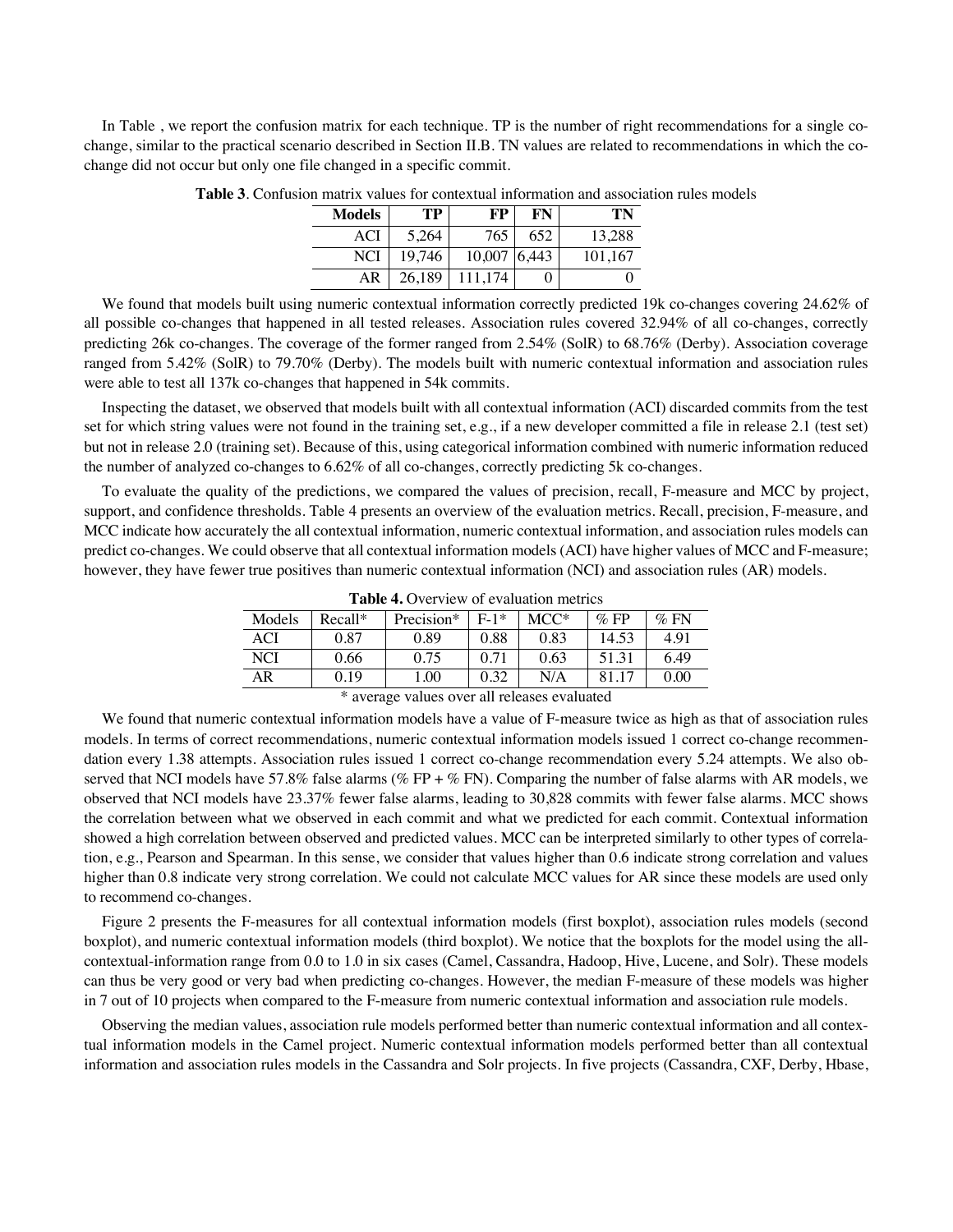and Lucene), models based on contextual information performed better than association rule models. Especially in CXF and Derby, the difference of quality is very evident.



Figure 3 presents the F-measure values to predict co-changes for different thresholds of support and confidence. We chose these values based on the literature (Zimmermann et al. 2005; Bavota et al. 2013) and the analysis of the distribution of these values. In the graph depicted in Figure 3, the black line represents the all-contextual-information models; the light grey represents the numeric contextual information models; and the grey line indicates the association rules models. The last line indicates the percentage of co-changes that can be predicted using only the specific threshold of support and confidence.

The F-measure for numeric contextual information models values ranged from 0.56 to 0.86. The F-measure for association rules models values ranged from 0.26 to 0.50. Numeric contextual information models had more true positives than the allcontextual-information models, but the latter had higher F-measures.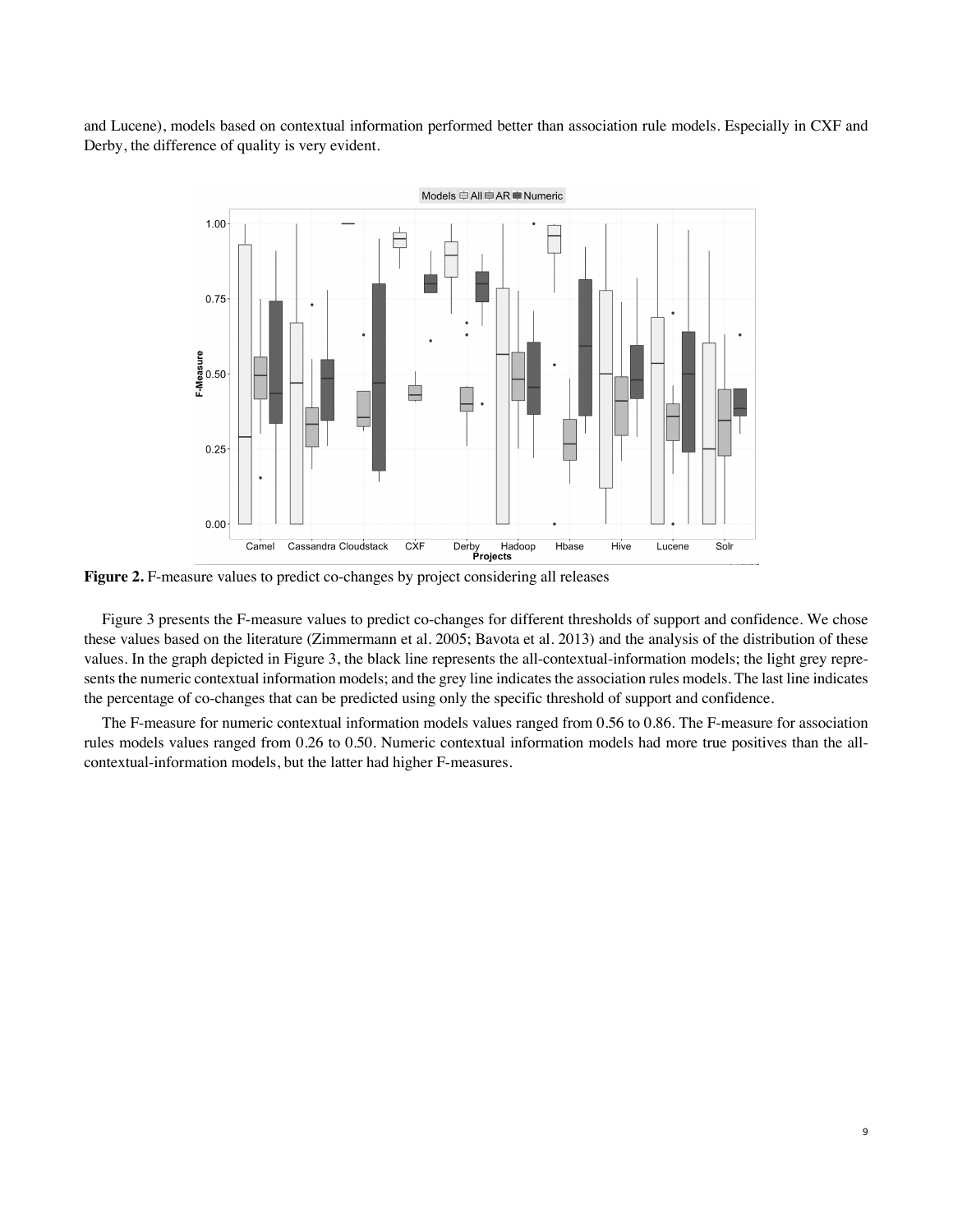

**Figure 3.** Average F-measure values to predict co-changes by thresholds of support and confidence

Association rules models obtained their best F-measure when support was at least 8 and confidence was at least 70%. However, using only these rules to predict when the expected co-change occurred, the coverage decreases considerably.

*Models based on contextual information improved the quality of co-change prediction (F-measure values) compared to the association rules model. Even with high values of support and confidence, contextual information models outperformed association rules.*

#### **3.2 (RQ2) What are the most influential kind of contextual information when predicting co-changes?**

As we mentioned in Section 2.2 – Step 5, we computed Breiman's variable importance score (Breiman 2001) to determine the influence of each predictor. In Table 5, we report the average variable importance score considering the numeric contextual information models. The grey cells highlight the TOP 5 types of contextual information for each project. It is hard to define the best subset, since all types of contextual information were frequently used by random forest to predict co-changes. However, we can observe that six metrics (#3, #4, #6, #15, #16, and #17) obtained the best scores across all projects.

We also analyzed the performance considering only the three best metrics from the commit context (metrics #15, #16, and  $#17$  – Table 5) against the three best metrics from the social information dimension (metrics  $#3, #4$ , and  $#6$  – Table 5). We found a small effect size difference in favor of commit context when the F-measure average was compared (56% vs. 50%) across all projects analyzed.

The results suggest that, to identify whether a co-change will occur in a specific commit, it is important to analyze the number of lines added and removed and the code churn. On the other hand, it is also important to use information from social aspects related to the number of comments and how "close" the developers are in the communication network. Closeness is an indicator of how spread the information is between the developers (Bird et al, 2009). We also observe that the length of the discussion plus the length of the issue report (description), measured by wordiness, is an influential characteristic to predict cochanges.

Finally, it is important to highlight that it is possible to use only data from the commit context to build the classifiers. The metrics related to the number of lines of code added and removed and the code churn were frequently selected by the classifier as important contextual information in 6 out of 10 projects. We found that it is possible to achieve an F-measure of 56% (on average) by using only this information versus 32% by using association rules models.

This result is particularly interesting because even using only information from commits – the same source necessary to perform association rules analysis – the co-change prediction can be improved.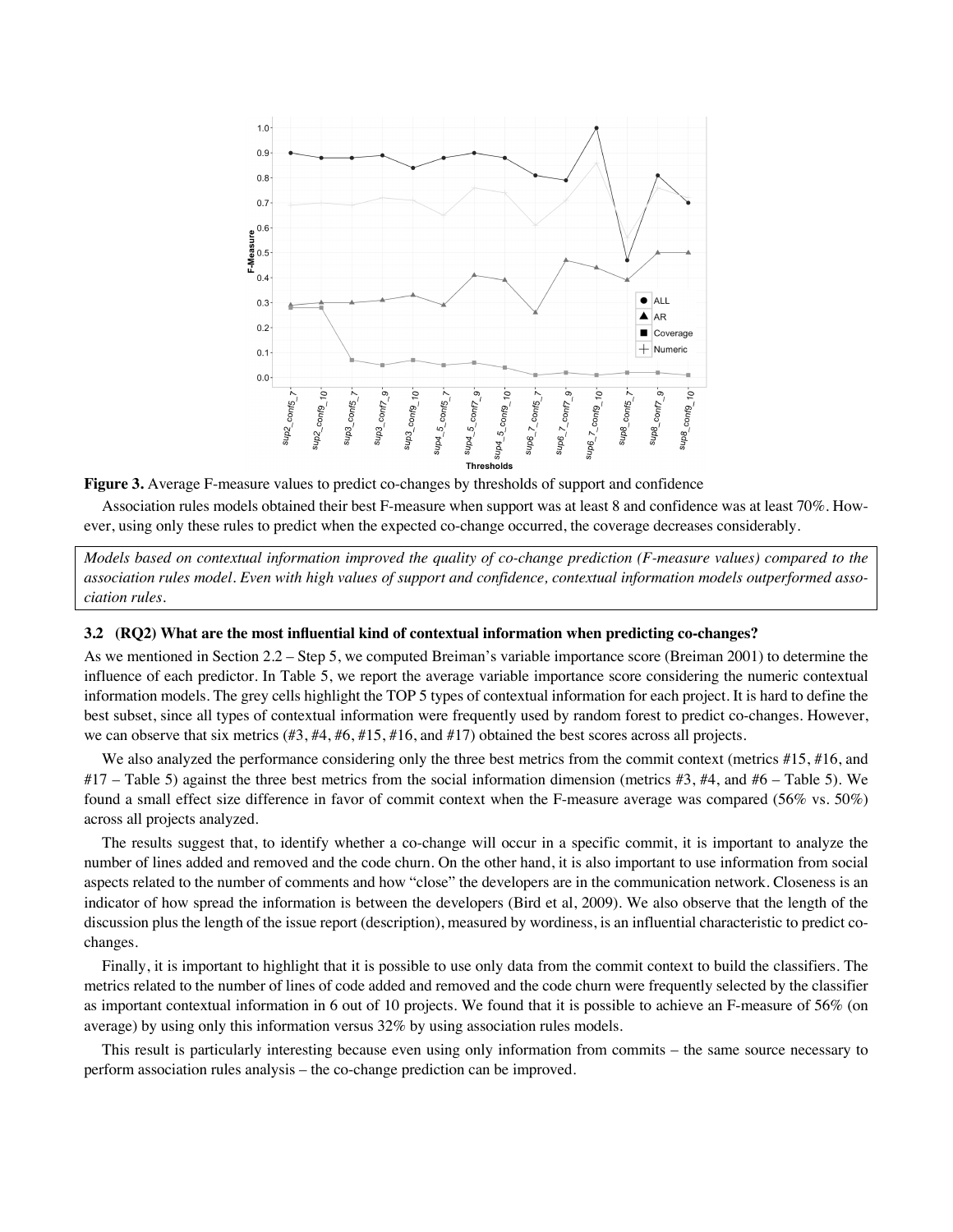*On average, the numeric contextual information models used 6 out of 17 metrics. The metrics related to Commit (#15, #16, and #17), Communication (#3 and #4), and Developer Role (#6) obtained the highest importance score over all releases analyzed.*

| <b>Table 3.</b> Twelage of variable importance score for each kind of contextual imormation |      |      |      |      |      |      |      |      |      |      |      |      |      |      |      |      |      |
|---------------------------------------------------------------------------------------------|------|------|------|------|------|------|------|------|------|------|------|------|------|------|------|------|------|
|                                                                                             |      |      |      |      |      |      |      |      |      |      |      |      |      |      |      | ١b   |      |
| Camel                                                                                       | 24.7 | 21.5 | 41.8 | 59.5 | 3.9  | 32.0 | 22.1 | 27.0 | 23.3 | 22.2 | 24.5 | 27.2 | 22.5 | 15.1 | 50.7 | 49.9 | 63.1 |
| ⊇assandra                                                                                   | 23.4 | 22.5 | 48.2 | 56.5 | 13.8 | 51.4 | 45.7 | 43.0 | 46.6 | 45.5 | 23.9 | 35.4 | 33.2 | 8.8  | 51.0 | 51.6 | 65.8 |
| Cloudstack                                                                                  | 19.1 | 19.5 | 54.3 | 52.2 | 22.1 | 48.6 | 41.2 | 35.8 | 46.4 | 40.7 | 19.6 | 27.0 | 39.0 | 15.5 | 37.8 | 32.4 | 57.2 |
| CXF                                                                                         | 22.5 | 21.4 | 32.8 | 58.0 | 1.5  | 21.8 | 15.7 | 17.7 | 13.6 | 16.4 | 22.9 | 17.7 | 10.6 | 13.2 | 53.3 | 52.1 | 62.2 |
| Derbv                                                                                       | 25.5 | 17.8 | 37.1 | 40.8 | 13.6 | 38.7 | 34.8 | 32.8 | 30.8 | 33.1 | 25.6 | 32.6 | 26.3 | 13.0 | 53.9 | 53.4 | 64.1 |
| Hadoop                                                                                      | 27.8 | 23.8 | 45.5 | 50.5 | 25.0 | 50.5 | 45.4 | 44.5 | 45.9 | 45.9 | 28.7 | 40.7 | 41.4 |      | 39.9 | 39.0 | 53.5 |
| Hbase                                                                                       | 26.5 | 24.5 | 43.7 | 49.5 | 26.7 | 47.8 | 41.7 | 43.9 | 43.0 | 44.2 | 26.6 | 39.9 | 37.6 | 12.5 | 40.2 | 39.5 | 53.6 |
| Hive                                                                                        | 27.9 | 20.5 | 49.3 | 55.4 | 21.0 | 49.3 | 44.2 | 46.3 | 44.5 | 46.0 | 28.1 | 39.1 | 35.5 | 12.0 | 38.6 | 38.9 | 52.9 |
| Lucene                                                                                      | 23.5 | 3.0  | 34.3 | 38.9 | 7.6  | 37.3 | 32.0 | 32.0 | 31.0 | 33.3 | 25.2 | 29.4 | 26.4 | 14.4 | 56.4 | 54.6 | 65.7 |
| Solr                                                                                        | 21.3 | 16.4 | 48.3 | 52.9 | 15.7 | 45.2 | 34.4 | 37.7 | 41.5 | 37.2 | 23.7 | 32.5 | 27.8 | 14.2 | 51.7 | 55.2 | 76.0 |
| Total                                                                                       | 24.2 | 20.1 | 43.5 | 51.4 | 16.1 | 42.3 | 35.7 | 36.1 | 36.7 | 36.4 | 24.9 | 32.1 | 30.0 | 13.1 | 47.3 | 46.7 | 61.4 |

**Table 5.** Average of variable importance score for each kind of contextual information

1 - # of Issue discussants, 2 - # of Issue Developer Commenters, 3 - # of Issue Comments, 4 – Issue Wordiness, 5 – Betweenness centrality, 6 – Closeness centrality, 7 – Efficiency, 8- Effective Size, 9 – Constraint, 10 – Hierarchy, 11 – Size, 12 – Ties, 13 – Density, 14 – Diameter, 15 - # of lines of code added, 16 – # of lines of code deleted, 17 – Code Churn

## **4 DISCUSSION**

We discuss our results from the perspective of the implications for practice and research, and how developers see the results.

#### **4.1 Implications for Practice and Research**

We investigated the tradeoff between the coverage and accuracy when we predict if an expected co-change occurred in a specific commit. We found that association rules models can retrieve more co-changes, but these models suffer from false recommendation that decreases their prediction accuracy.

To improve the accuracy of association models, the rules need to be more relevant with high values of support and confidence, but the coverage becomes smaller. In a practical scenario, choosing the best thresholds is not easy (Zimmermann et al. 2005). Hence, models based on contextual information are simpler because they do not require prior configuration. We used a random forest algorithm with default configuration. However, it is important to mention that the effort to collect data is higher for contextual information models because association rules only depend on commit data.

Models based on contextual information have a smaller coverage, but are more accurate, improving the precision in relation to association rule models. The use of machine learning techniques combined with contextual information reduced the number of false recommendations, capturing the context when an expected co-change occurs in a specific commit. The contextual information models achieved high accuracy in projects with a large number of commits (such as CXF, Derby, and Hbase). On the other hand, in projects with fewer commits (such as Cloudstack and Solr), association rule models showed better results.

The use of contextual information is promising, however, it is an open question how much context is necessary to improve coverage and accuracy. We did not test the entropy of changes in these projects, but the entropy of changes can show the possible effects of disorder caused by continuous changes (Hassan 2009; Canfora et al. 2014).

Another important question that arises from our study is related to the period when the training and test set were created. A release period often focuses on a specific goal, for example, correcting critical bugs, refactoring some part of the project, or implementing new features. It is not clear what the effect was of choosing this timeframe. We conjecture that a release can capture "related context" to build training sets.

Using textual and Boolean metrics in contextual information models, we could improve the accuracy of co-change predictions. However, the coverage was penalized. In open source projects, these sources of contextual information may not be feasible, since developers may contribute only occasionally, making sporadic commits or reporting issues. However, these metrics can be good indicators in enterprise environments, when all contributors are previously known.

#### **4.2 Community Feedback**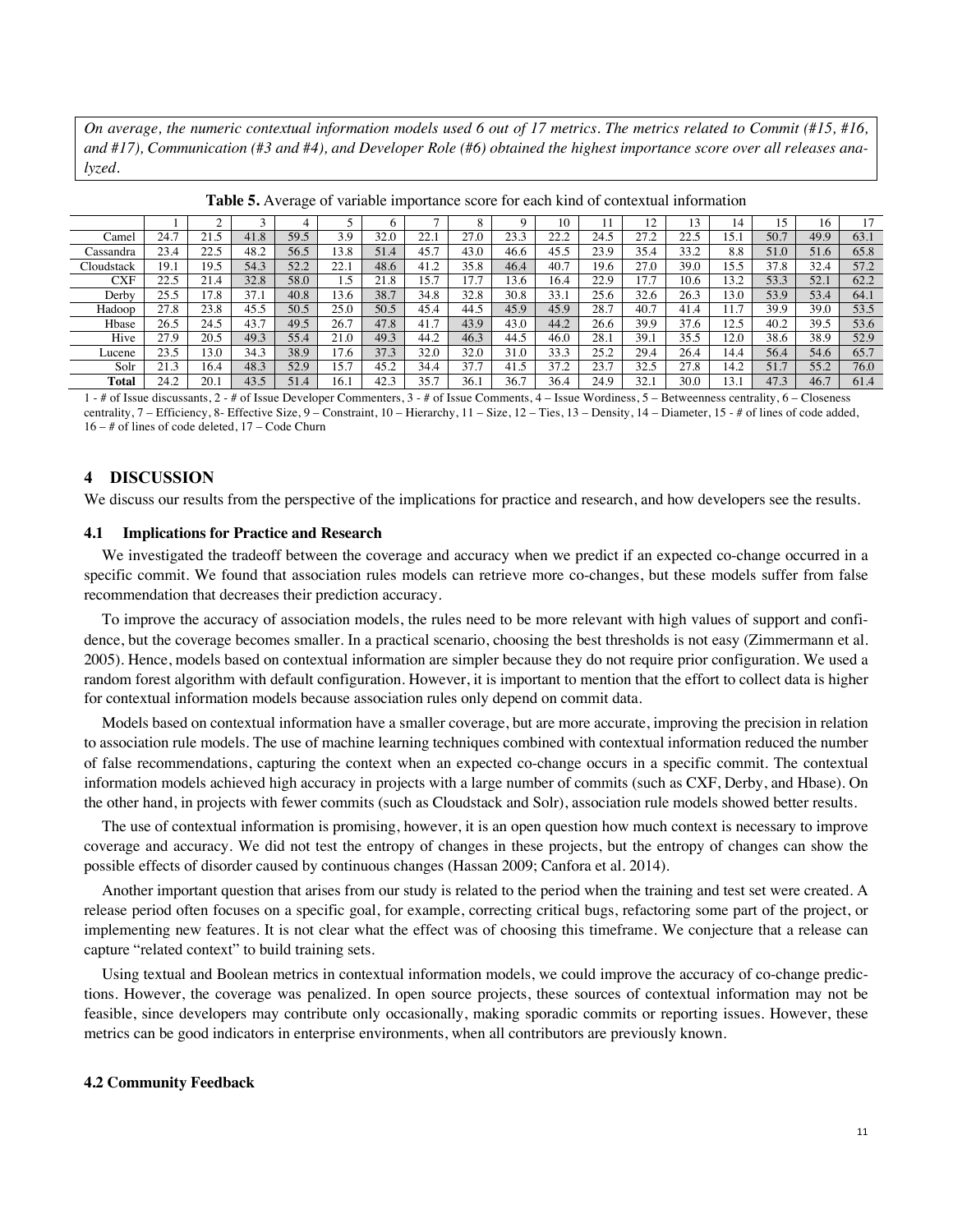To adopt the approach in practice, developers' perspectives are crucial. To explore how developers of the analyzed project see the results, we sent messages to the developers' mailing list of each analyzed project. We asked the developers to share their impressions about our results, highlighting that we did not use any information related to structural dependencies to predict which files would co-change. We also asked their impression of the influence of contextual information and how the approach would help them in practice.

We created a website<sup>5</sup> for each community, presenting a practical example such as the one described in Section 2, the details of the method used to predict co-changes, and a spreadsheet with the results. We received more than 500 pageviews and received feedback and interacted with 20 distinct developers.

According to the developers, the proposed approach can be used in practice, especially to support newcomer developers to navigate through the code and complete the changes. This can be observed in a message from a CXF developer: *"…I agree with Chris [fictitious name] that may be useful to help newcomers to navigate in the project [to make their contributions] …"* However, some developers disagreed that the approach would be useful during code review.

Regarding the importance of contextual information to predict co-changes, developers were surprised by the results, since it is a common practice to find artifacts that are structurally connected or contained in the same package. A developer from Derby said: *"... yes, I agree that is the normal way. Also through code review, running tests, and messages from the compiler. Is your idea that, given a database of change history as you have described it, some tool would be able to notice when the developer makes a certain type of change, and then suggest other related changes that are typically made at the same time…? [Yes]… I think that's a pretty interesting idea.*" CloudStack developers suggested that the approach could be used to guide developers during the test phase. CloudStack uses Test Driven Development, and sometimes it is very hard to find related classes that need to be instantiated to write test cases.

Developers also discussed the real example described in the message. For example, a developer from Lucene/Solr inspected the results and identified co-changes in which the prediction models captured commits involving changes in both projects at the same time. In such cases, the developer suggested that it is interesting to make a prediction "between projects," especially when commits to a project cause or require changes in an associated sub-project.

In addition to the suggestions, developers discussed and pointed out a limitation of the proposed approach. There are cases in which a new file could have been created and the absence of historical information would not allow execution of the prediction models. A CloudStack developer suggested using the history of files in the same package to build prediction models for new files. According to the developer, files of the same package could have "a similar context," and this context could be used to deal with this "cold start" problem.

## **5 RELATED WORK**

Researchers have relied on coupling concepts to recommend co-changes. For example, Zimmermann and colleagues (Zimmermann et al. 2005) built an Eclipse plug-in that collects information about source code changes from repositories and warns developers about probable co-changes. They used association rules to suggest change coupling among files at method and file levels. The authors reported precision values around 30% and recommended that the analysis should be made at the file level instead of method level. More recently, the TARMAQ algorithm was proposed (Rolfsnes et al. 2016) to improve this approach.

Zhou et al. (Zhou et al. 2008) proposed a model to predict co-changes using Bayesian networks. They extracted features like static source code dependencies, past co-change frequency, age of change, author information, change request, and change candidate. They conducted experiments on two open source projects (Azureus and ArgoUML) and reported precision values around 60% and recall values of 40%.

Recently, Sun et al. (Sun et al. 2015) compared three tools based on coupling concepts. They compared ROSE (association rules) (Zimmermann et al. 2005), IRC2M (conceptual coupling), and Columbus (structural coupling). The combination of any two approaches improved the accuracy in general terms, however, the combination of three approaches did not improve the results. The authors reported recall values ranging from 55% to 70% and precision values between 30% and 45%.

Our paper differs from previous work since we consider previously unused contextual information. We also tested the results in 10 projects. In general, 4 projects were used by previous research. Using information related to developers' communication

<sup>5</sup> Example for Derby project: http://igor.pro.br/cochanges/derby.html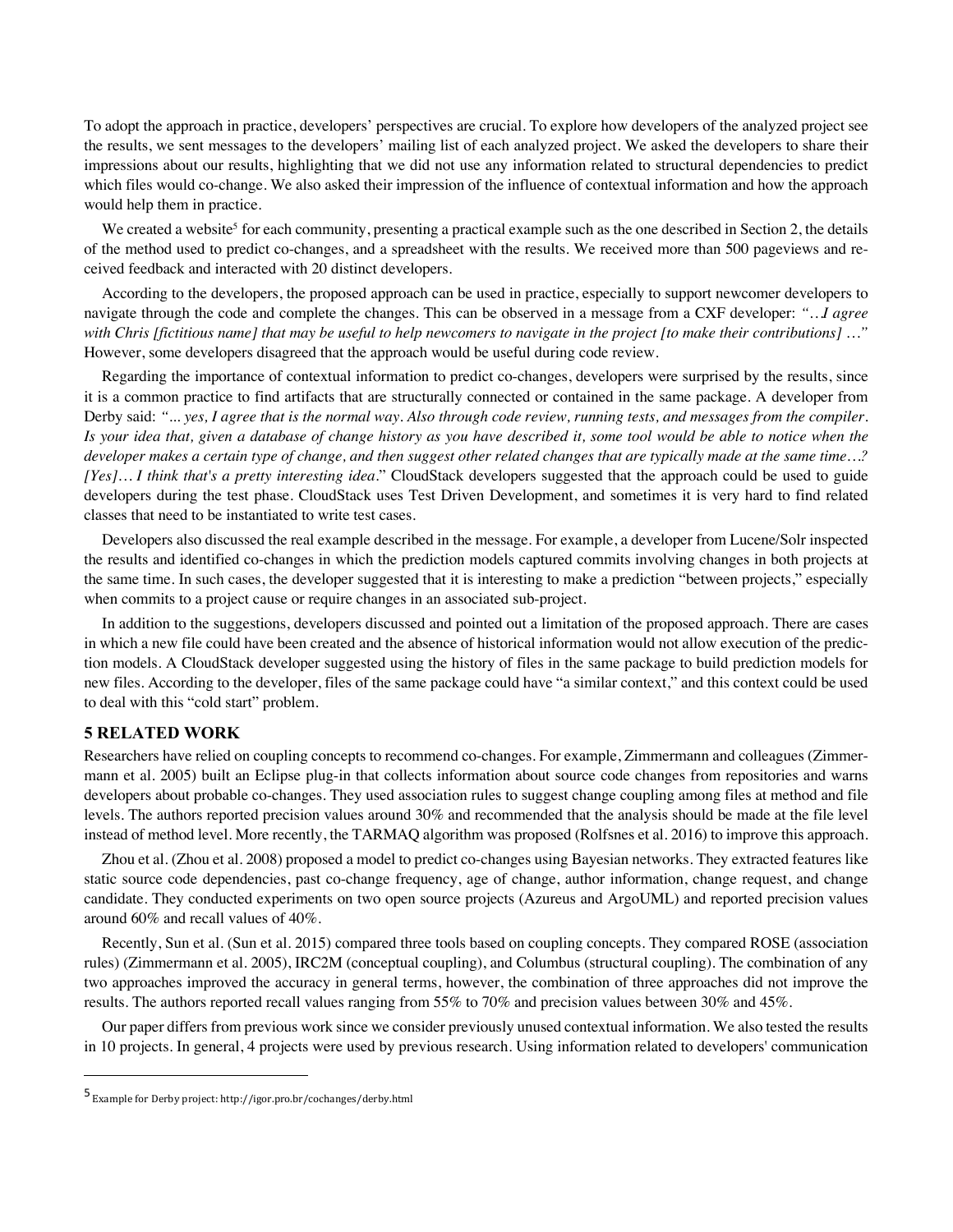and issue context is new and presented promising results to reduce the number of false positives and negatives. Future work can investigate how to develop hybrid approaches to obtain even better results.

#### **6 THREATS TO VALIDITY**

In the following, we discuss the threats to the validity of our study.

A threat related to co-change identification is tangled commits (Herzig and Zeller 2013), since developers often commit unrelated or loosely related code changes in a single commit. In our study, this threat is limited, as we are linking commits per issue. In addition, we performed a careful selection of issues, using issues that were closed, fixed, and for which the source code was integrated.

The set of metrics used might not be complete. We dealt with this threat by performing a selection of measurements along different dimensions of software development. We chose metrics from contextual information related to issue, communication, and commit metadata. To select the set of metrics, we were inspired by previous work on prediction models and a mapping study (Wiese et al. 2014a).

Another concern is related to overfitting. In prediction models, overfitting occurs when a prediction model has random error or noise instead of an underlying relationship. Our models were planned to be specific to each pair of files. To address the overfitting of our classifiers, we used the random forest algorithm. According to the literature (Breiman 2001; McIntosh et al. 2014), during the model training phase the algorithm selects contextual information with less correlation. Furthermore, training and test sets were always from different releases, i.e., release N to build the training set and release N+1 to test. In any case, the usage of a high number of metrics may influence the results for each classifier, making them more accurate. However, it is important to highlight that on average the numeric contextual information models used 6 out of 17 metrics, and it is possible to achieve F-measure values of 56% (on average) by using only three metrics from commit information versus 32% by using association rules models (RQ2).

**External Validity:** In our analysis, we collected data from 10 Apache projects. Each project was selected to reflect different domains and communities, which may reflect the way that the software changes. However, our results might not generalize to other communities and projects. Replication of this work in a large set of systems is required in order to achieve more general conclusions.

## **7. CONCLUSIONS**

Co-change prediction approaches aim to assist developers in identifying artifacts that are likely to change together. Previous approaches rely on different types of software coupling to make recommendations of co-changes. In this paper, we investigated novel sources of information. Based on the idea that artifacts change for different reasons, we gathered contextual sociotechnical information from tasks, communication, and commit metadata from software changes to build prediction models to identify when a co-change occurs in a specific commit.

We set out to investigate the coverage and accuracy of contextual information by studying 10 Apache projects. The main contributions of this work are:

- An approach to build customized models for each pair of files based on contextual information: according to the effect size measure, contextual information models have more accuracy to predict co-changes than association rules, regardless of the support and confidence thresholds (RQ1).
- To identify the most influential subset of contextual information: we could identify the best subset of metrics related to contextual information. We found that social aspects are relevant to predict co-changes, especially the length of discussion collected from issue reports and how "close" developers are in the social communication network. The number of lines of code added and removed and code churn were also important metrics used by the co-change prediction models (RQ2).

In conclusion, we found that contextual information has two advantages when compared to association rule models: (i) it reduces the number of false recommendations, and (ii) it determines, independent of thresholds, if a dependency is strong enough to be used as a co-change indicator. We are currently building a tool to test our approach in projects from outside the Apache Software Foundation, as well as compare it to other types of couplings used to recommend co-changes.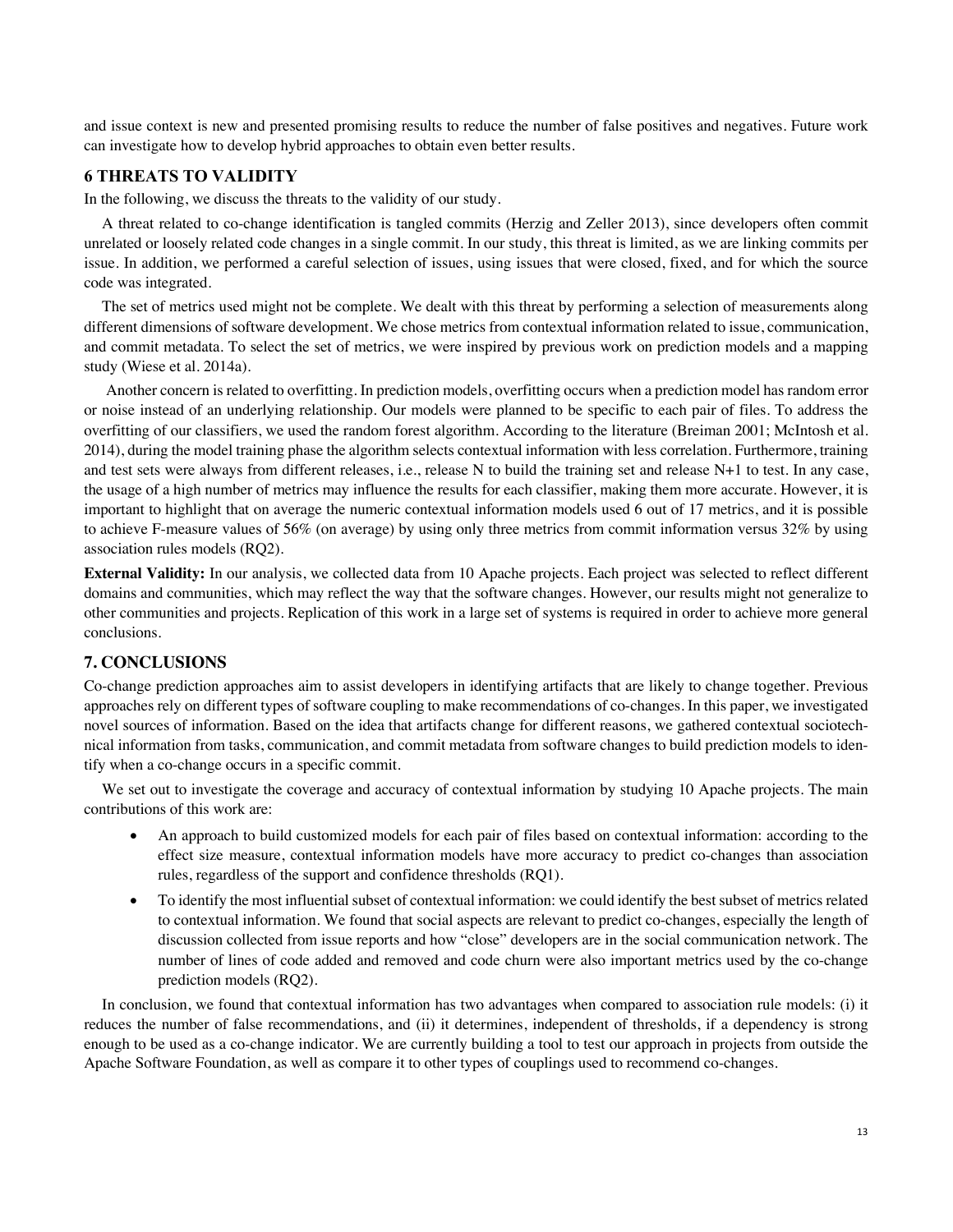#### **REFERENCES**

- Ball T, Kim J, Siy HP (1997) If your version control system could talk. ICSE Work Process Model Empir Stud Softw Eng. doi: 10.1.1.48.910
- Bavota G, Dit B, Oliveto R, et al (2013) An empirical study on the developers' perception of software coupling. Proc Int Conf Softw Eng 692–701. doi: 10.1109/ICSE.2013.6606615
- Beyer D, Noack A (2005) Clustering Software Artifacts Based on Frequent Common Changes. In: 13th International Workshop on Program Comprehension (IWPC'05). pp 259–268
- Bird, C., Nagappan, N., Murphy, B., Gall, H., Devanbu, P., 2009. Putting it all together: Using socio-technical networks to predict failures. In: Proceedings - International Symposium on Software Reliability Engineering, ISSRE. pp. 109–119.
- Bohner SA, Arnold RS (1996) Software Change Impact Analysis. IEEE Computer Society Press
- Breiman L (2001) Random forests. Mach Learn 45:5–32. doi: 10.1023/A:1010933404324
- Briand LC, Wust J, Lounis H (1999) Using coupling measurement for impact analysis in object-orientedsystems. Proc IEEE Int Conf Softw Maint - 1999 (ICSM'99) 'Software Maint Bus Chang (Cat No99CB36360). doi: 10.1109/ICSM.1999.792645
- Canfora G, Cerulo L, Cimitile M, Di Penta M (2014) How changes affect software entropy: An empirical study. Empir Softw Eng 19:1–38. doi: 10.1007/s10664-012-9214-z
- Conway ME (1968) How do committees invent. Datamation 14:28–31
- D. M. Powers, "Evaluation: from Precision, Recall and F-measure to ROC, Informedness, Markedness and Correlation," J. Mach. Learn. Technol., vol. 2, pp. 37–63, 2011
- Dias M, Bacchelli A, Gousios G, et al (2015) Untangling fine-grained code changes. In: 2015 IEEE 22nd International Conference on Software Analysis, Evolution, and Reengineering, SANER 2015 - Proceedings. pp 341–350
- Dit B., Wagner M., Wen S., et al (2014) ImpactMiner: A tool for change impact analysis. In: 36th International Conference on Software Engineering, ICSE Companion 2014 - Proceedings. pp 540–543
- Gall H, Hajek K, Jazayeri M (1998) Detection of logical coupling based on product release history. Proceedings Int Conf Softw Maint (Cat No 98CB36272). doi: 10.1109/ICSM.1998.738508
- Gethers M, Dit B, Kagdi H, Poshyvanyk D (2012) Integrated impact analysis for managing software changes. In: Proceedings - International Conference on Software Engineering. pp 430–440
- Gethers M, Poshyvanyk D (2010) Using Relational Topic Models to capture coupling among classes in object-oriented software systems. In: IEEE International Conference on Software Maintenance, ICSM
- Hall T, Beecham S, Bowes D, et al (2012) A systematic literature review on fault prediction performance in software engineering. IEEE Trans. Softw. Eng. 38:1276–1304
- Hassan AE (2009) Predicting faults using the complexity of code changes. In: Proceedings International Conference on Software Engineering. pp 78–88
- Hassan AE, Holt RC (2004) Predicting change propagation in software systems. In: IEEE International Conference on Software Maintenance, ICSM. pp 284–293
- Herzig K, Zeller A (2013) The impact of tangled code changes. In: IEEE International Working Conference on Mining Software Repositories. pp 121–130
- Kagdi H, Gethers M, Poshyvanyk D (2013) Integrating conceptual and logical couplings for change impact analysis in software. Empir Softw Eng 18:933–969. doi: 10.1007/s10664-012-9233-9
- Kuhn M (2008) Building Predictive Models in R Using the caret Package. J Stat Softw 28:1–26
- Lessmann S, Baesens B, Mues C, Pietsch S (2008) Benchmarking Classification Models for Software Defect Prediction: A Proposed Framework and Novel Findings. IEEE Trans Softw Eng 34:485–496. doi: 10.1109/TSE.2008.35
- Macho C, McIntosh S, Pinzger M (2016) Predicting Build Co-Changes with Source Code Change and Commit Categories. In: Proc. of the International Conference on Software Analysis, Evolution, and Reengineering (SANER). pp 541–551
- McIntosh S, Adams B, Nagappan M, Hassan AE (2014) Mining Co-Change Information to Understand when Build Changes are Necessary. In: Proc. of the 30th Int'l Conf. on Software Maintenance and Evolution (ICSME). pp 241–250
- Moonen L, Di Alesio S, Binkley D, Rolfsnes T (2016) Practical Guidelines for Change Recommendation using Association Rule Mining. In: International Conference on Automated Software Engineering (ASE). p 11
- Oliva GA, Gerosa MA (2015a) Experience Report: How do Structural Dependencies Influence Change Propagation? An Empirical Study. In: Proceedings of the 26th IEEE International Symposium on Software Reliability Engineering